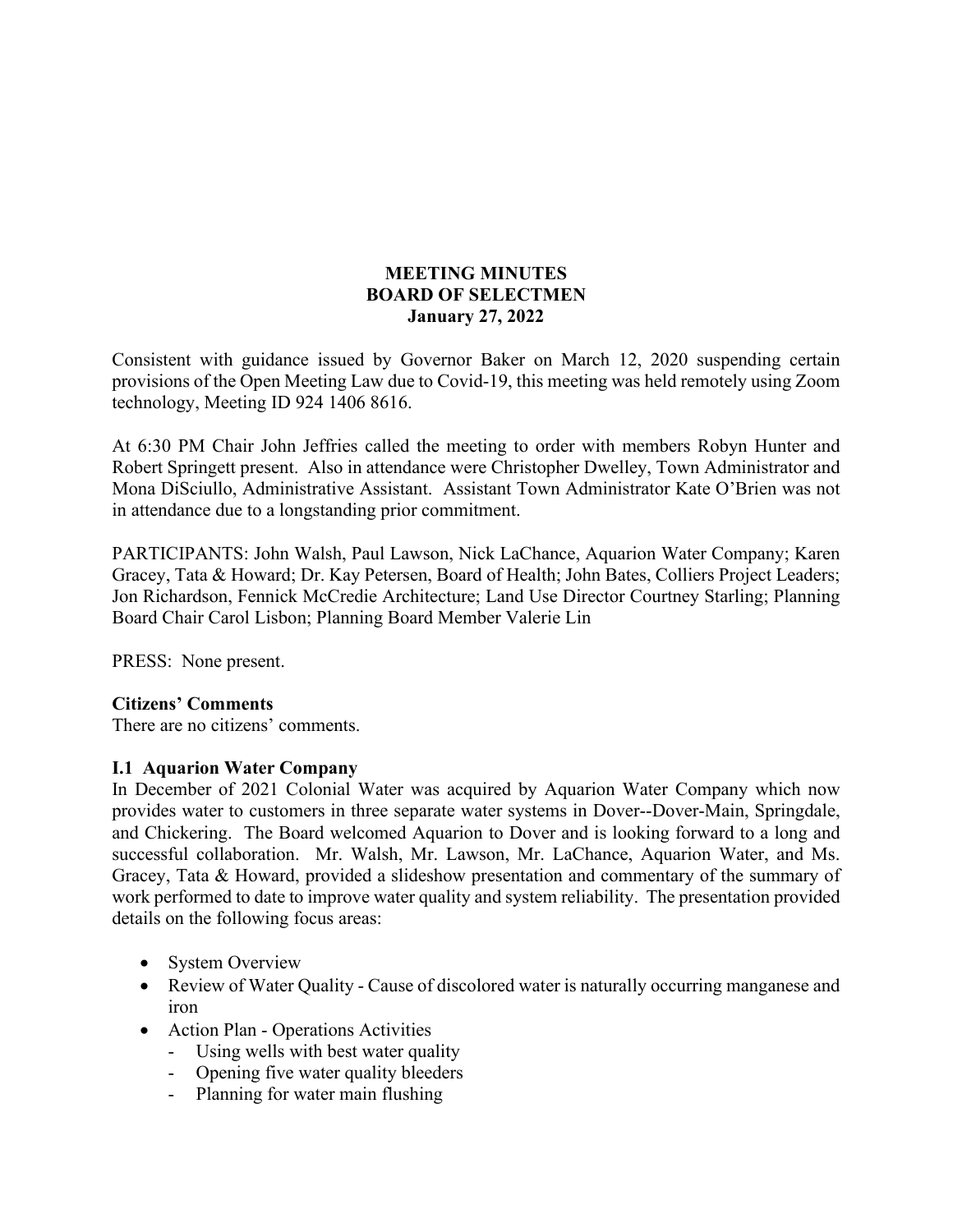Board of Selectmen Open Session Meeting Minutes January 27, 2022

- Action Plan System Improvements/Upgrades
	- Increasing production capacity of Knollwood Wellfield
	- Adding treatment to Francis Wellfield for removal of iron and manganese
	- Constructing storage tank to provide water for water main flushing and daily operations
	- Pursuing interconnections with Walpole and Medfield

The Board encouraged Aquarion to communicate to residents, on a regular basis, the action plan and timeline it plans to follow to remedy the situation. In response to resident questions regarding financial compensation for expenses incurred due to water discoloration and/or credit to the water bill, Aquarion will take that issue under advisement. For information about the impacts of manganese and iron to the water supply and to consumers, Aquarion suggested that residents refer to its website for detailed information, and, additionally, that customers contact Aquarion directly for details on scheduling and preparing for flushing of service lines. Aquarion recognizes that this situation is a significant issue and acknowledges the frustration and anxiety of its customers, and it is working diligently to resolve the problems.

## **I.2 Board of Health Covid-19 Rapid Test Kit Distribution Plan Update**

Continuing the conversation started at the January 20, 2022 Selectmen's meeting, Dr. Kay Petersen provided an update on the plans for Covid-19 rapid test kit distribution. Working with Town staff, the Board of Health will distribute some of the kits to child care centers, the schools, Town staff, and the Council on Aging. Several hundred will be distributed to the general Dover population utilizing an outdoor Grab and Go Drive-Through similar to those held by the Council on Aging. It is anticipated that the Drive-Through will be held on Thursday, February 3, 2022 at the Transfer Station, and the event will be manned by Town staff and volunteers who will greet and direct vehicle passengers. Residents will be asked to sign up through an electronic registration process, and a list of registered names will be provided to staff and volunteers for distribution check-off. Notification of the Drive-Through will be communicated to residents through the Town's website and social media channels. The Selectmen encouraged residents to sign up to receive a kit and expressed their sincere thanks to all those involved in organizing and participating in the Drive-Through.

## **I.3 Hale Reservation Task Force Next Steps**

At the January 20, 2022 Selectmen's meeting, Land Use Director Courtney Starling and members of the Hale Reservation Task Force provided an overview and update on the Task Force's activities related to the Town's potential acquisition of a Conservation Restriction on 663 acres of unprotected open space at Hale Reservation for \$10 million. A vote to approve the acquisition is on the May, 2022 Annual Town Meeting (ATM) Warrant, and the Selectmen want to ensure that the residents are well informed and thoroughly educated about the purchase of the property before voting at the ATM. It was suggested that a management plan and timeline be created so that there is an understanding of the work which needs to be done before presentation at Town Meeting. Ms. Starling wrote the plan, and Mr. Dwelley presented and discussed the management plan which is broken down into two parts—the work that has been completed, to date, by the Hale Task Force and recommendations for the Board of Selectmen to discuss and consider. Areas of the presentation discussed included: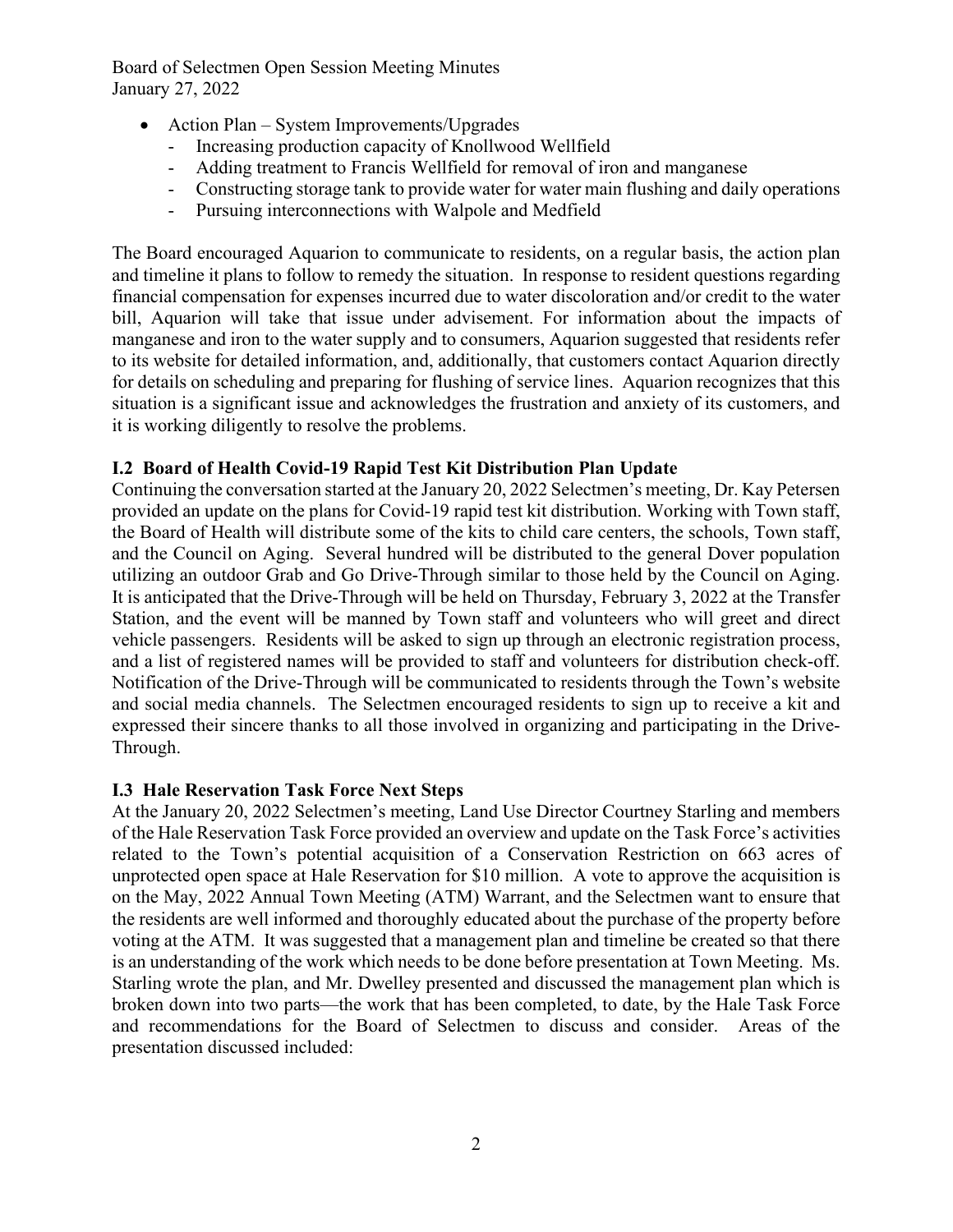Board of Selectmen Open Session Meeting Minutes January 27, 2022

- Appraisal of the property to determine if the price tag was reflective of the market
- Review of critical items related to a Conservation Restriction such as maintenance of the property
- Review of other options related to the acquisition of the property and opportunities for potential use of the property including programming for residents, municipal use of the land, and the opportunity to obtain water rights
- Steps to finalize negotiations and identify the Town's negotiating team
- Potential partners
- Financial Projections Annual cost to residents and ways to offset the cost
- Timeline
- Public Participation and Outreach Plan
- Town Meeting Preparation

Mr. Dwelley proposed to the Board that if it is interested in moving forward with the Hale land acquisition opportunity that the Selectmen authorize him to begin the negotiation process and prepare a final proposal to be brought back to the Board for review and input. The Selectmen are in favor of the management plan and proposed process and would like to move forward with this opportunity.

Mr. Jeffries moved to authorize the Town Administrator to negotiate the general parameters of a Conservation Restriction with Hale Education and to report back to the Board for review and final approval, seconded by Ms. Hunter; it was unanimously approved by roll call vote.

### **I.4 Planning Board re Four Springdale Avenue (Community Center Building) Site Plan Review**

Land Use Director Courtney Starling presented the Planning Board's site plan review and recommendation of the new/renovated Caryl Community Center building to the Selectmen for their review and comment relative to public health and safety. Jon Richardson of Fennick McCredie Architecture began the conversation by outlining the plans for the new/renovated Community Center Building and the additions and demolitions required to make the new building into a more functional community center. He noted that the general intent of the design is to be compatible with the Town center and the original 1910 section of the current Caryl Community Center, and touched upon the site face features as well as zoning requirements, landscape, boundaries, and site utilities issues. Mr. Richardson described in detail the parking spaces, signage, traffic flow and vehicle movement, keeping in mind the traffic flow during different scenarios, and changes Fennick would like to make in the plans based on conversations with and recommendations of the Building Committee, the Planning Board, and the traffic engineer's report.

A number of questions were raised about traffic issues and various other aspects of the review. Additionally, Planning Board Chair Carol Lisbon explained that due to timing and scheduling issues, only two Planning Board members were present at the meeting, and it is a disadvantage to the Selectmen that the opinions and comments of those absent were not heard. Furthermore, the Planning Board and the Community Center Building Committee will be meeting separately over the next several days and will discuss the questions which were raised.